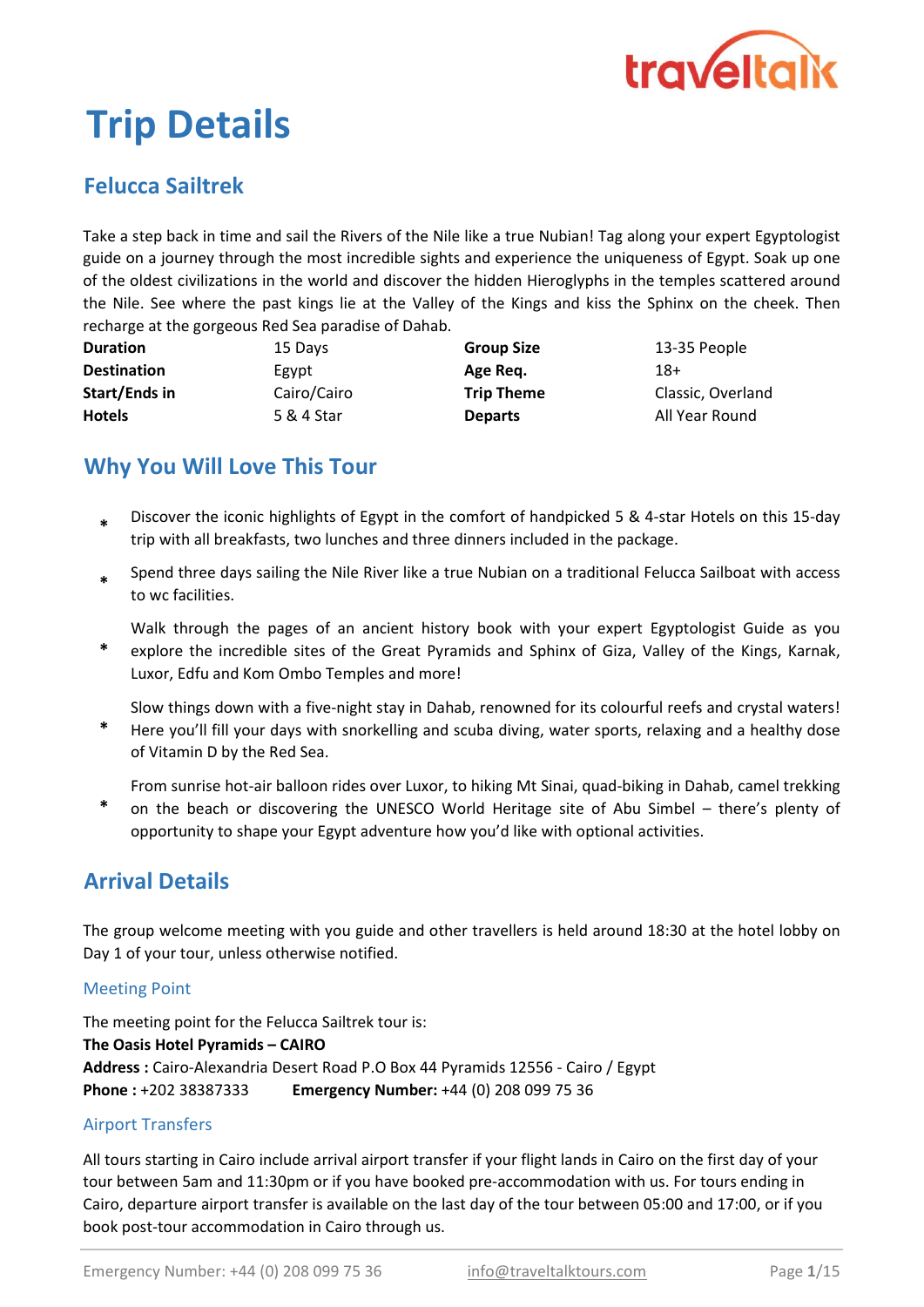

To arrange your airport transfer please email us the following information at least 2 weeks before your departure date. info@traveltalktours.com

•Travel Date •Flight Number •Local Arrival Time •Name/s of the Passengers

#### Making Your Own Way to the Starting Point

The arrival hotel is located in the pyramids area, 32 km away from the Cairo Airport (CAI). It takes about 40 minutes - 1 hour by taxi depending on the traffic. You can take a taxi from the airport directly to the hotel, which is expected to cost around 350-400 EGP. You can also use Uber as long as you have data access (Please note that taxi numbers are in Arabic so you may have difficulty in finding the vehicle). Another option is to arrange a private transfer via cairoshuttlebus.com, you can visit their desk at the airport, or prebook and pay at the airport. It may be 50-70 EGP more expensive than the other options. We recommend to avoid white cabs as these can be more costly.

#### Finishing Point

The finishing point for the Felucca Sailtrek tour is: The Oasis Hotel Pyramids – CAIRO Address : Cairo-Alexandria Desert Road P.O Box 44 Pyramids 12556 - Cairo / Egypt Emergency Number: +44 (0) 208 099 75 36 Phone : +202 38387333

# **Highlights**

- \* Aswan: Sunniest city of Egypt and a popular touristic stop for many cruises. The local market here is an excellent place to do some shopping and to find Egyptian fresh spices.
- \* Cairo: With the Great Pyradmids of Giza, ancient temples, magnificent monuments and the Egyptian Antiquities Museum, Cairo offers and experience of a lifetime.
- \* Edfu: Edfu has the most complete and best-preserved temple in Egypt, the Ptolemaic Temple of Horus, which was constructed between 237 BC and 57 BC.
- \* Giza: The Great Pyramid of Giza is one of the seven wonders of the ancient world and the only one still remaining to this day. An absolute must see.
- \* Komombo: Kom Ombo means "hill of the gold" crowned with Temple of Komombo. The temple is unusual as one side is dedicated to the god Haroesis and the other side to Sobek.
- \* Luxor: A top travel destianation in Egypt with a wealth fo historic monuments and buildings bringing Egypt's fabled past to life. Luxor is called the world's greatest open air museum.
- \* Philae Temple: Phliale Temple, a beautiful temple complex is one of the most picturesque in all of Egypt. It sits on Aglika Island just south of the old Aswan Dam.
- \* Unfinished Obelisk: The 42m long obelisk was left unfinished when some cracks appeared, but had this obelisk been completed, it would have been the heaviest, weighing nearly 1100 tons!

## **Itinerary**

Please note that the itinerary may be subject to small changes depending on the conditions during the tour. Alternative accommodation of similar standards may be used depending on the group size and hotel availability.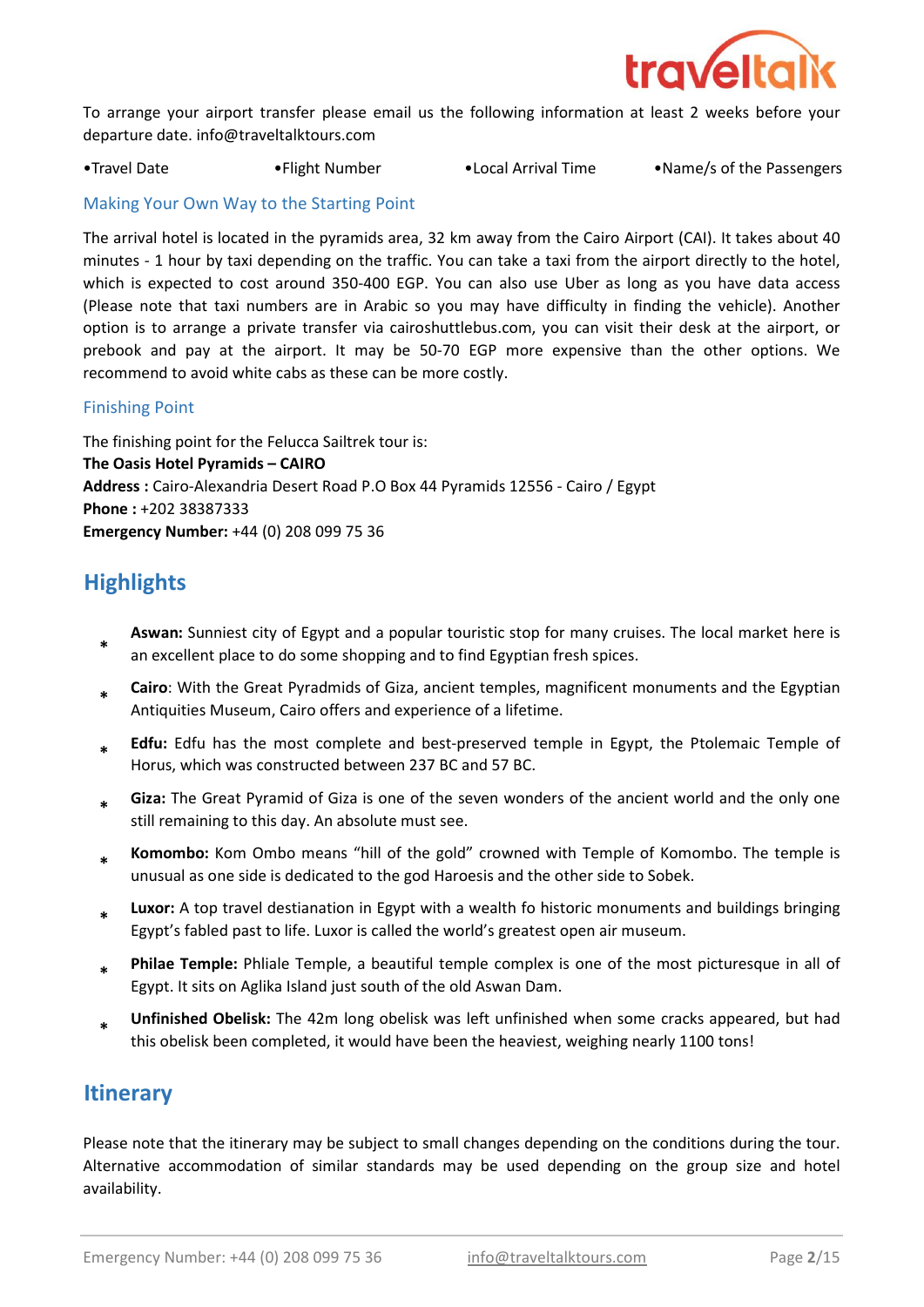

#### Day 1: Cairo

Welcome to Egypt! At the Cairo terminal keep your eyes peeled for the Travel Talk sign for your transfer to the hotel. Freshen up and meet in the lobby around 6:00pm for an informal meeting with your guide and other tour members. Afterwards you have free time to start exploring vibrant Cairo or board a cruise for an optional group dinner.

• Accommodation The Oasis Hotel – 4 Star

• Included Activities Welcome Meeting

• Optional Activities Group Dinner on Cruise – 450 EGP

#### Day 2: Cairo City Tour, Overnight Sleeper Train

Set your alarms for 7.30am and fill up on plenty of breakfast before a big day exploring Egypt's iconic Ancient Wonder of the World – the Pyramids and Sphinx! Follow your guide for a tour across the ancient site to learn about the 4,600-year-old wonders. After everyone has had their dose of awe, we'll head out to Sakkara to see the iconic step pyramid built in 2700 B.C. Later in the afternoon, board an overnight sleeper

• Accommodation Overnight Sleeper Train

• Meals Included Breakfast, Dinner

• Included Activities Sightseeing of Giza Pyramids Sightseeing of Sphinx Sightseeing of Sakkara Pyramid

• Entrance Fees Giza Pyramids/Sphinx – 240 EGP Sakkara Pyramid - 200 EGP

#### Day 3: Aswan

Wake up in Aswan, ready to explore on a city tour with your local guide. Visit the Unfinished Obelisk for a look into the incredible building methods used to create the four-sided, hallmark monuments that are placed at the entrances of Egyptian temples. Take some time to walk along the 42-metre long lying bed of granite and learn about its significance from your guide. Visit the Philae Temple, dedicated to the goddess Isis, divine mother of the pharaohs. The temple is set beautifully on an island in the middle of the Nile. We will then arrive at the hotel for check in at 5.30pm with the option to join a traditional Nubian dinner in the

• Accommodation Tolip Hotel - 5 Star

• Meals Included Breakfast

Aswan City tour Sightseeing of Philae Temple Sightseeing of Unfinished Obeliks of Aswan • Included Activities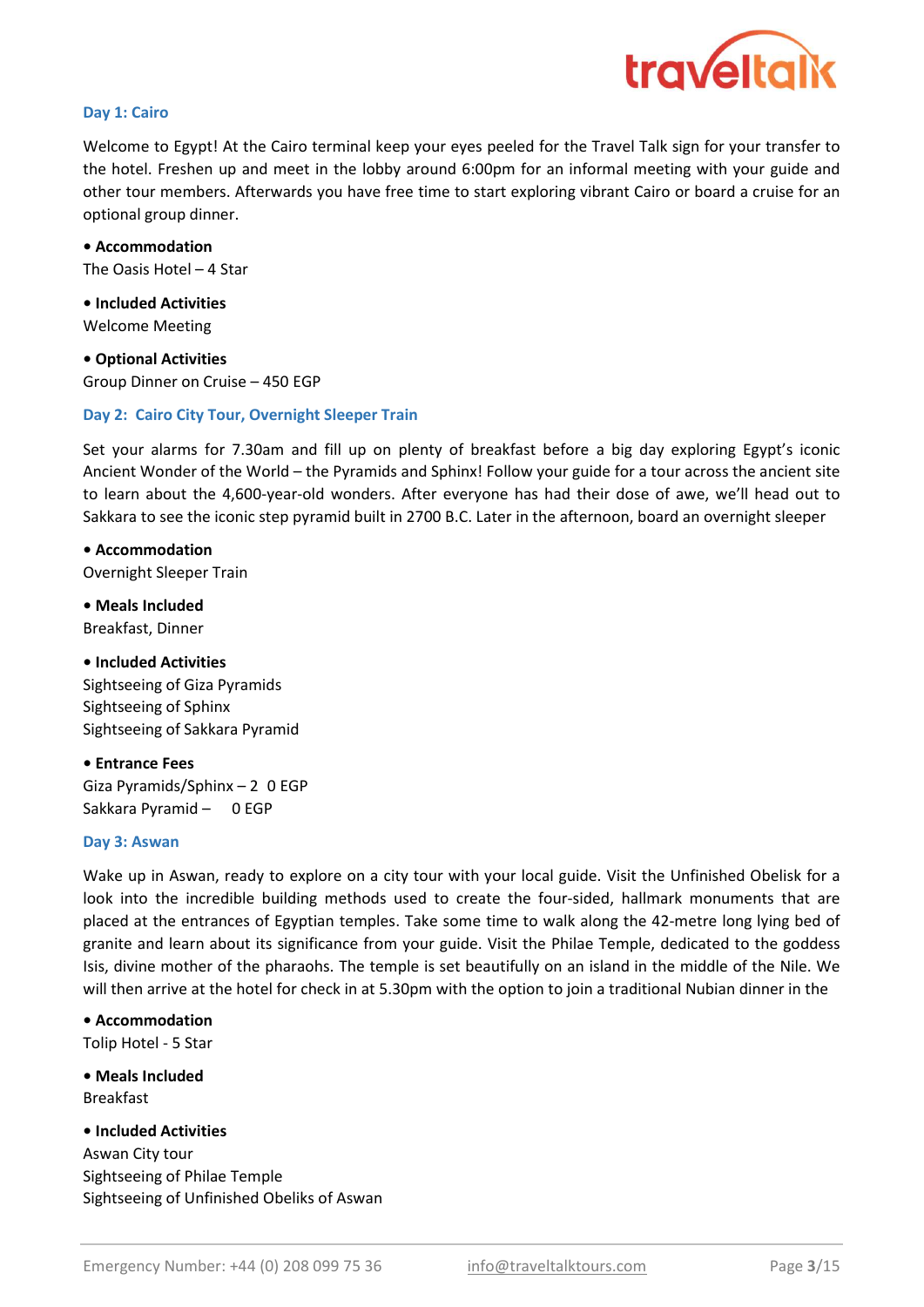

• Optional Activities Nubian Dinner – 26 USD

• Entrance Fees Philae Temple – 225 EGP

#### Day 4: Aswan, Felucca Cruise

Enjoy a free morning to explore Aswan and the banks of the Nile River at your own pace. If you are feeling up to it in the afternoon, join the optional trip to the UNESCO World Heritage Listed Abu Simbel. It is a mustdo for all keen historians! Then we will hop on board the traditional Felucca sailboat and embark on our 2 night cruise down the Nile River.

• Accommodation Traditional Egyptian Felucca

Breakfast, Lunch, Dinner • Meals Included

Abu Simbel – 94 USD • Optional Activities

#### Day 5: Felucca cruise on the Nile

Today is a chill-day sailing down the Nile, watching beautiful scenery and waving to the locals and fishermen. Whilst absorbing the stunning temples along the coast, sit back and enjoy the relaxing breeze. Have a dip in the Nile, play volleyball with the local kids and prepare for a local feast on the riverbanks as you watch the sunset with a cold drink in hand.

Traditional Egyptian Felucca • Accommodation

Breakfast, Lunch, Dinner • Meals Included

Sailing on the Felucca • Included Activities

#### Day 6: Felucca cruise on the Nile, Edfu, Komombo, Luxor

Time to bid farewell to our lovely felucca as we hop back onboard the coach and drive north towards Kom Ombo. Visit the Kom Ombo Temple, dedicated to the crocodile god Sobek. Next stop will be Edfu, home to one of the largest and best-preserved temples in Egypt. Dedicated to the falcon god Horus, the temple was built over 180-years from 237 BC to 57 BC. We'll arrive in Luxor in the late afternoon, before checking out the Luxor Temple in the evening. Explore the dim-light temple after dark and learn from your guide of the temple complexes ancient history, dating back to the 14th century B.C.

Steigenberger Nile palace Hotel – 5 Star • Accommodation

• Meals Included Breakfast

Sightseeing of Komombo Temple Sightseeing of Luxor Temple • Included Activities Sightseeing of Edfu Temple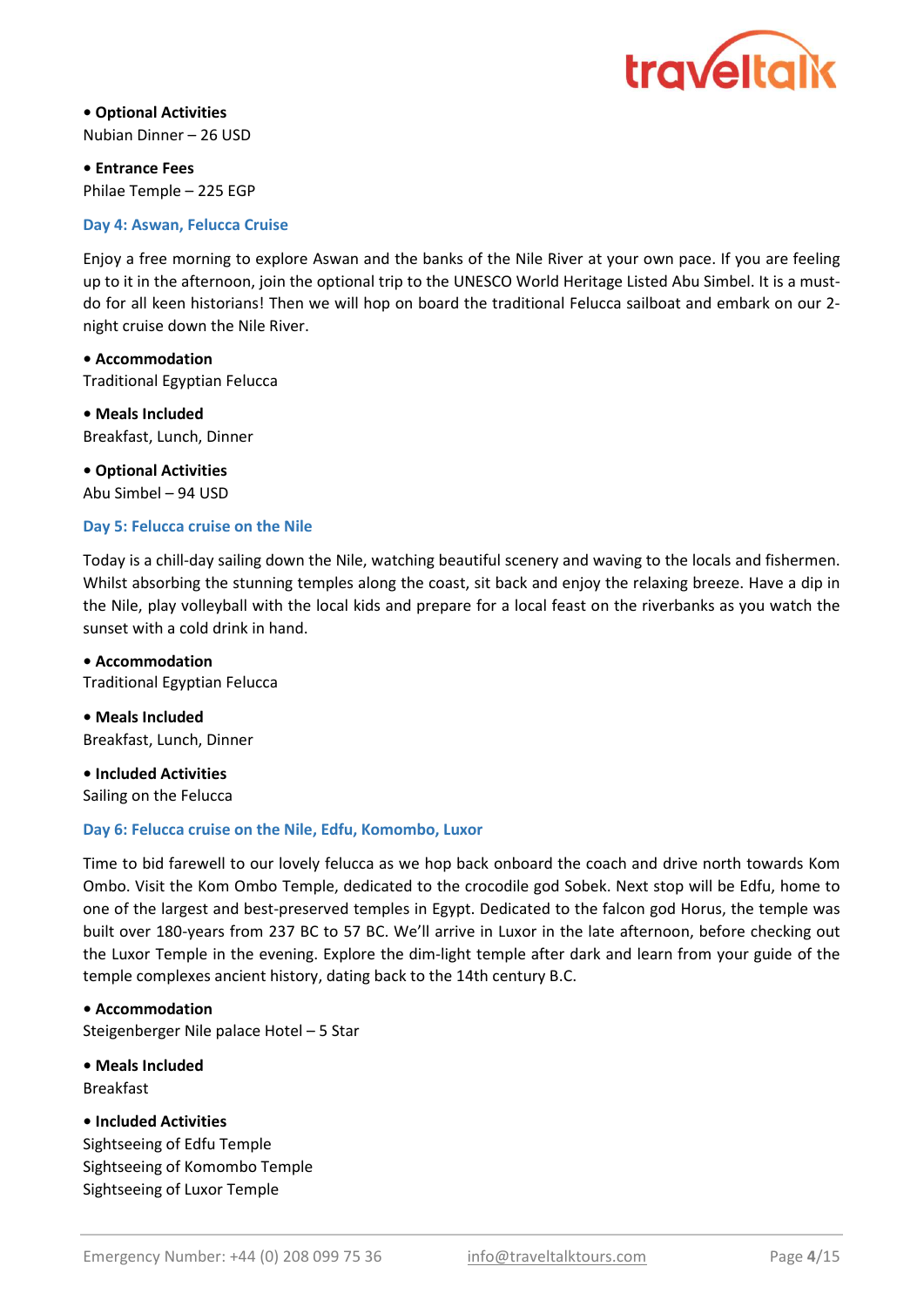

• Entrance Fees Edfu Temple – 200 EGP Komombo Temple – 160 EGP Luxor Temple – 180 EGP

#### Day 7: Luxor, Overnight Sleeper Train

The West bank of the Nile River awaits you! Follow your guide to the Valley of the Kings, also known as the 'City of the Dead', home to fancy royal tombs carved into desert rocks and filled with treasures for the Pharaoh afterlife. Next up, the Temple of Queen Hatshepsut and Colossi of Memnon. Not to forget, a visit to the vast Karnak Temple Complex, one of the most important religious centres of ancient Egypt with its marvellous temples. Your Egyptologist guide will enlighten you with the most intriguing stories and mythologies from the temple complex. Feeling adventurous? Take to the skies on an optional hot air balloon ride over Luxor. In the evening, board an overnight sleeper train to Cairo.

#### • Accommodation

Overnight Sleeper Train

Breakfast, Dinner • Meals Included

Sightseeing of Karnak Temple Sightseeing of Hatshepsut Temple & Colossi of Memnon • Included Activities

Hatshepsut Temple – 142 EGP • Entrance Fees Valley Of The Kings – 244 EGP

Hot Air Balloon- 124 USD • Optional Activities

#### Day 8: Cairo City Tour

The journey continues with one of the most important museums dedicated to the ancient world. Egyptian Museum of Cairo houses around 120,000 ancient Egyptian relics and antiquities. Then roam around Cairo stopping by the Citadel of Saladin, Mosque of Mohammed Ali, the Hanging Church and the world-famous Khan el-Khalili bazaar. Make sure to wear your haggling hats and brace for the mayhem!

#### • Accommodation

The Oasis Hotel - 4 Star

• Meals Included Breakfast

#### • Included Activities

Sightseeing of Cairo Sightseeing of Egyptian Museum Sightseeing of Citadel of Saladin Sightseeing of Mohammed Ali Mosque Sightseeing of Hanging Church Sightseeing of Bazaar Khan El- Khalili

#### • Entrance Fees

Egyptian Museum – 230 EGP Citadel of Saladin – 200 EGP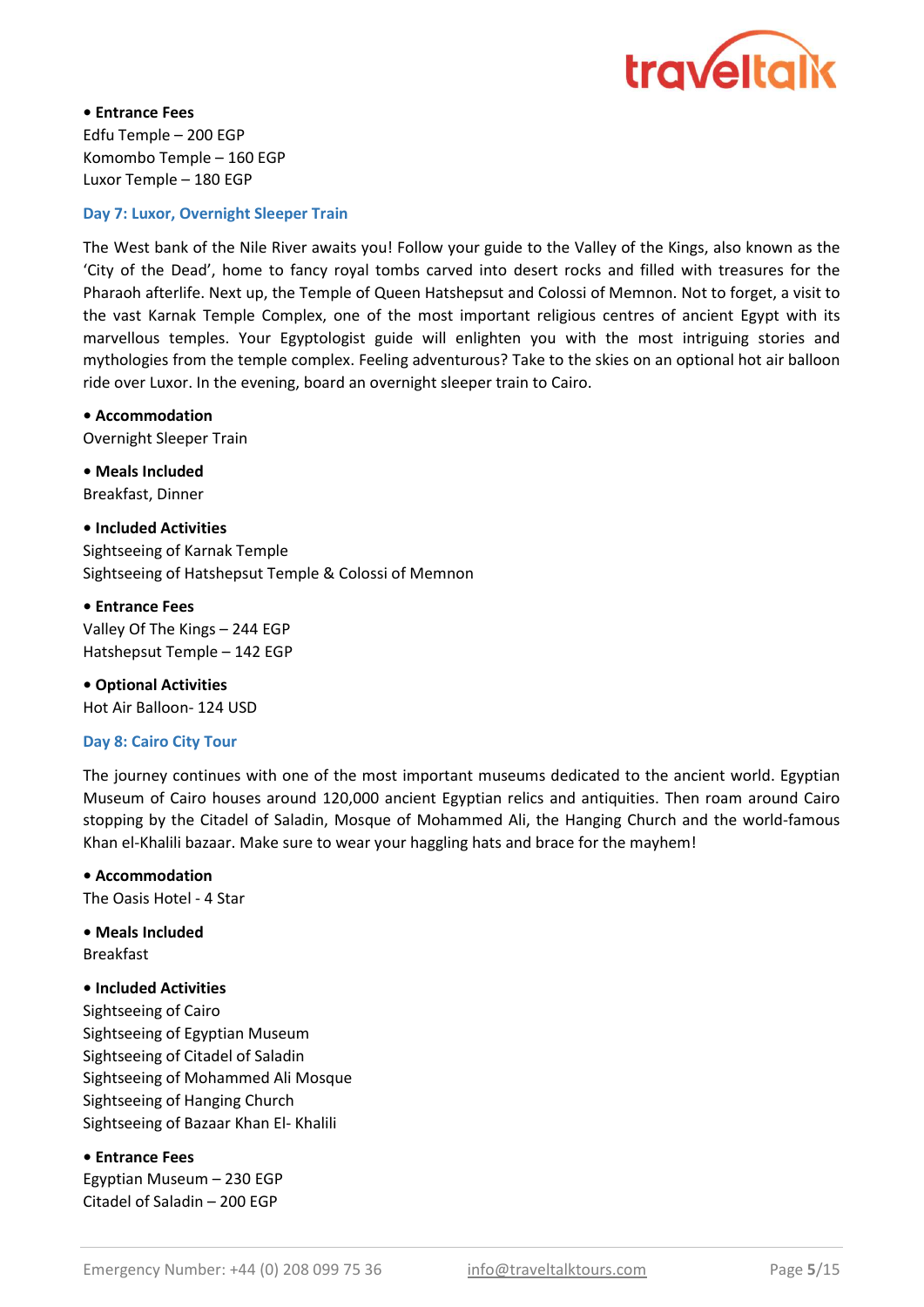

#### Day 9: Cairo, Dahab

Following an early breakfast, head out to the Red Sea paradise of Dahab. Pack your swimsuit close and ready for a dip in the sea. You'll get plenty of swimming, snorkeling, diving and sunbathing. The perfect way to relax after a week of cultural discovery.

• Accommodation Dahab Paradise Hotel - 4 Star

• Meals Included Breakfast

#### Day 10: Dahab, Mt. Sinai Trek

Today our Dahab experience starts with an optional snorkeling trip to the famous Blue Hole. Here you can snorkel off the shore, swim along colourful fish and experience the beauty of the coral reefs. Dahab is renowned for being one of the best diving destinations in the region, offering an unforgettable experience to divers of all levels. Depart for St. Catherine in the evening at 22:30 start the ascend to Mt. Sinai, where you'll witness the spectacular sunrise which blankets the surrounding peaks in gold, unveiling one of the best views in Egypt.

• Accommodation Dahab Paradise Hotel - 4 Star

Breakfast • Meals Included

Mt Sinai Trek Sightseeing of Dahab • Included Activities

• Optional Activities Mountain Dinner – 24 USD Snorkelling at Blue Hole – 34 USD

#### Day 11 : St. Catherine, Dahab

Start off the day with a visit to the beautiful St. Catherine Monastery before you drive back to Dahab. Free time to rest up and recharge after the hike. Get to improve your waterskiing or wake boarding skills and ride the waves to cool off.

Dahab Paradise Hotel - 4 Star • Accommodation

Breakfast • Meals Included

Sightseeing of St. Catherine Monastery • Included Activities

• Optional Activities Quad Biking – 29 USD

#### Day 12 : Dahab

Just lay back and relax by the golden beaches. Soak in the sun and the breeze to recharge. Have long swims, enjoy local tastes and get your dose of the Red Sea. When you're ready for some adventure, hop on camel trekking for a bumpy ride.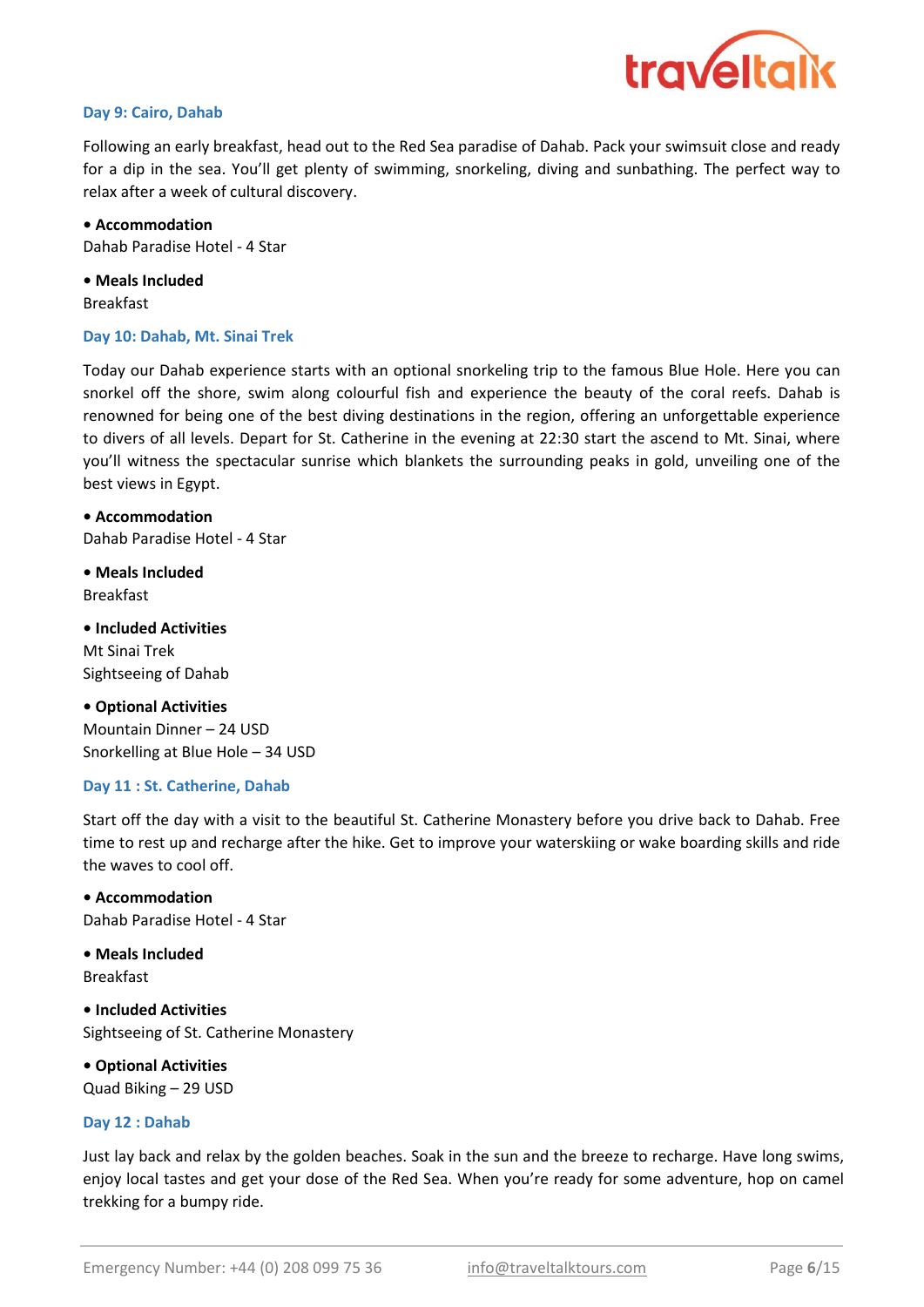• Accommodation Dahab Paradise Hotel - 4 Star



• Meals Included Breakfast

• **Optional Activities** Camel Trekking

#### Day 13 : Dahab

Another day to relax under the sun and cool in the sea. If you have energy to spare, why not try out some water sports or attractions. Alternatively you can browse the bazaars and markets to practice your bartering skills and collect the best souvenirs. Cherish your final day by the Red Sea under the Egyptian sun.

• Accommodation Dahab Paradise Hotel - 4 Star

• Meals Included Breakfast

• Optional Activities

Snorkelling at Blue Hole – 34 USD Scuba Diving – EUR 45

#### Day 14 : Dahab, Cairo

After spending your morning in Dahab, hop on board the coach for a long and scenic drive to Cairo. Have a final tour of the bustling markets or a group dinner with your travel mates.

• Accommodation Dahab Paradise Hotel - 4 Star

• Meals Included Breakfast

#### Day 15 : Cairo

Have your final breakfast on us and start bidding farewells to your travel mates. Check-out of the hotel in Cairo (11:00am) and catch the transfer to the airport at the end of your tour. Time to start counting days for your next adventure with Travel Talk!

• Meals Included Breakfast

## Inclusions & Exclusions

The tour price covers the following services:

| Services of experienced Travel Talk local guides licenced by the Ministry of Tourism |
|--------------------------------------------------------------------------------------|
| Giza Pyramids, Sphinx, Sakkara Pyramid, Philae Temple, Unfinished Obeliks of Aswan   |
| Edfu Temple, Komombo Temple, Luxor Temple, Karnak Temple, Egyptian Museum            |
| Hatshepsut Temple & Colossi of Memnon, Citadel of Saladin, Mohammed Ali Mosque       |
|                                                                                      |
|                                                                                      |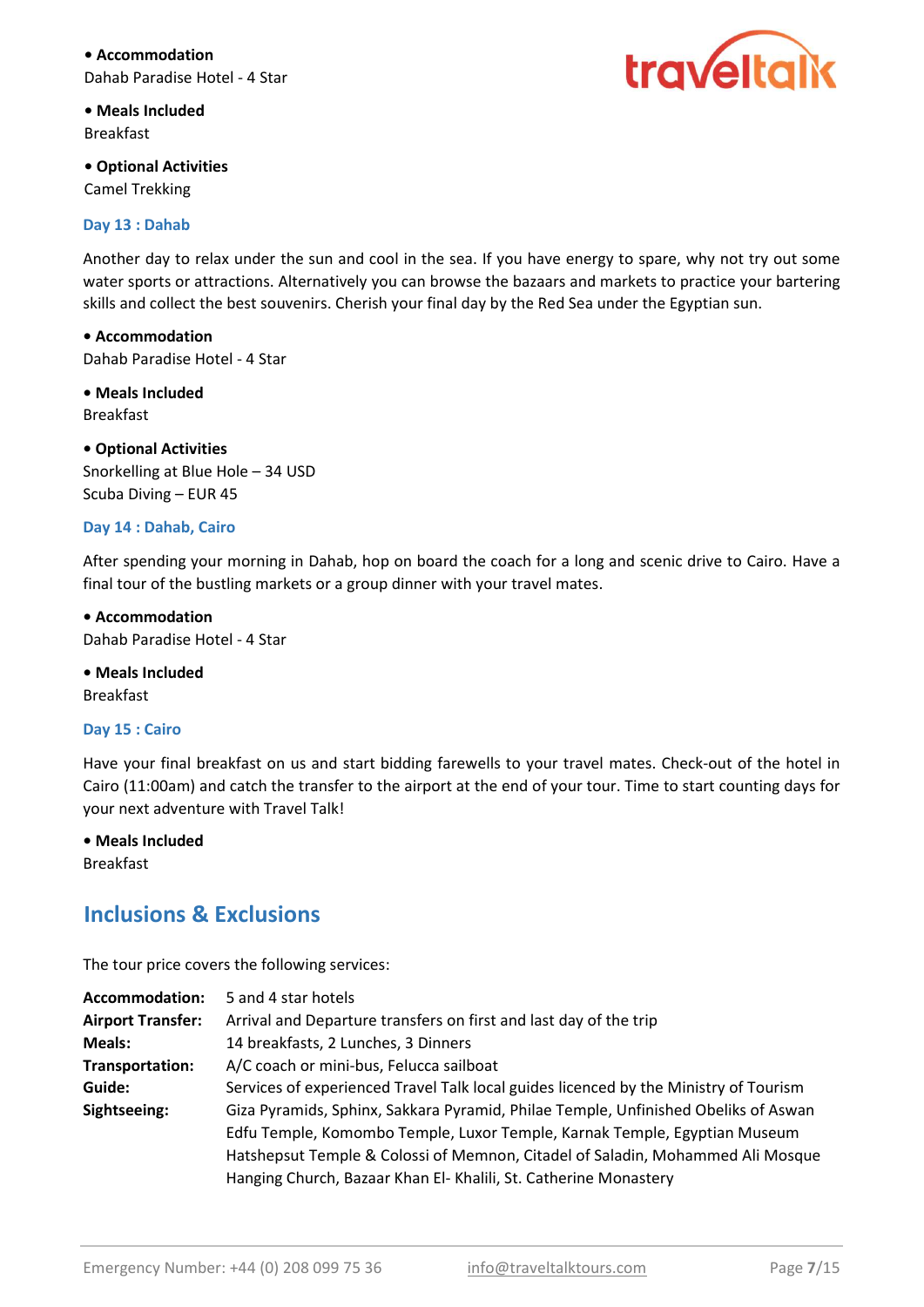

#### What is NOT included in the tour price?

- Any flights not mentioned above
- Travel insurance
- Meals not stated above
- Items of a personal nature
- Tips & gestures
- Entrance fees to the sights and museums
- Optional activities
- Other services not stated in the itinerary

## Hotels & Accommodation

Solo travellers will be roomed with another solo traveller of the same gender in a twin or triple room, or can upgrade to a solo room by paying the single supplement. You may choose the solo room option when booking online or contact us to arrange a private room. Your tour leader will allocate rooms upon arrival at the starting hotel in accordance with the rooming lists, last minute changes may not be guaranteed.

#### THE OASIS HOTEL PYRAMIDS – CAIRO – 4 Star

The hotel is located very close to Pyramids of Giza. The Egyptian Museum and Great Sphinx. Hotel offers a sundeck, swimming pool, tennis court, gym and fitness center.

#### STEIGENBER HOTEL – LUXOR – 5 Star

This 5 star hotel, located in the heart of Luxor by the Nile River, provides an outdoor pool, fitness centre and sauna. All rooms feature air-conditioning and satellite TV.

#### TOLIP HOTEL – ASWAN – 5 Star

This 5 star hotel overlooking the river, offers a pool, nightclub and spa centre. Air- conditioned rooms are equipped with a minibar and a satellite TV, also free wif-fi access.

#### DAHAB PARADISE HOTEL – DAHAB – 4 Star

This beautiful hotel located by the Red Sea features an outdoor pool and a panoramic view of the Sinai Mountain. All of the rooms are air-conditioned and have balcony with a spectacular view.

#### SLEEPER CABIN TRAINS- CAIRO TO ASWAN & LUXOR TO CAIRO

Privacy, a comfortable bed in which to sleep, a fine dinner and excellent service are the hallmarks of Egypt's sleeper trains. The twin share cabins are equipped with bunk beds.

## Felucca Boat

Feluccas are traditional sailing boats that have been used on the Nile for centuries. Though somewhat modernized, they are very simple sailing boats and have no engines or facilities. There is a single deck on which you can stretch out during the day under a shade awning. Each felucca sleeps 6-8 people and is crewed by a captain and a deck hand – both of whom have grown up along the banks of the Nile. As well as being experienced Nile sailors they also make the most delicious meals out of simple local ingredients. You may sit down to a lunch of local bread, white cheese, hummus and delicious fresh juicy tomatoes or a dinner of pasta and mixed vegetables with delicious tomato sauce. If spending the night, you will sleep on the deck, which is covered with mattresses, cushions and blankets.

A light sleeping bag is recommended if you are travelling in the winter. We also use a special felucca that tags along the way to provide you with WC and shower facilities throughout your sailing adventure.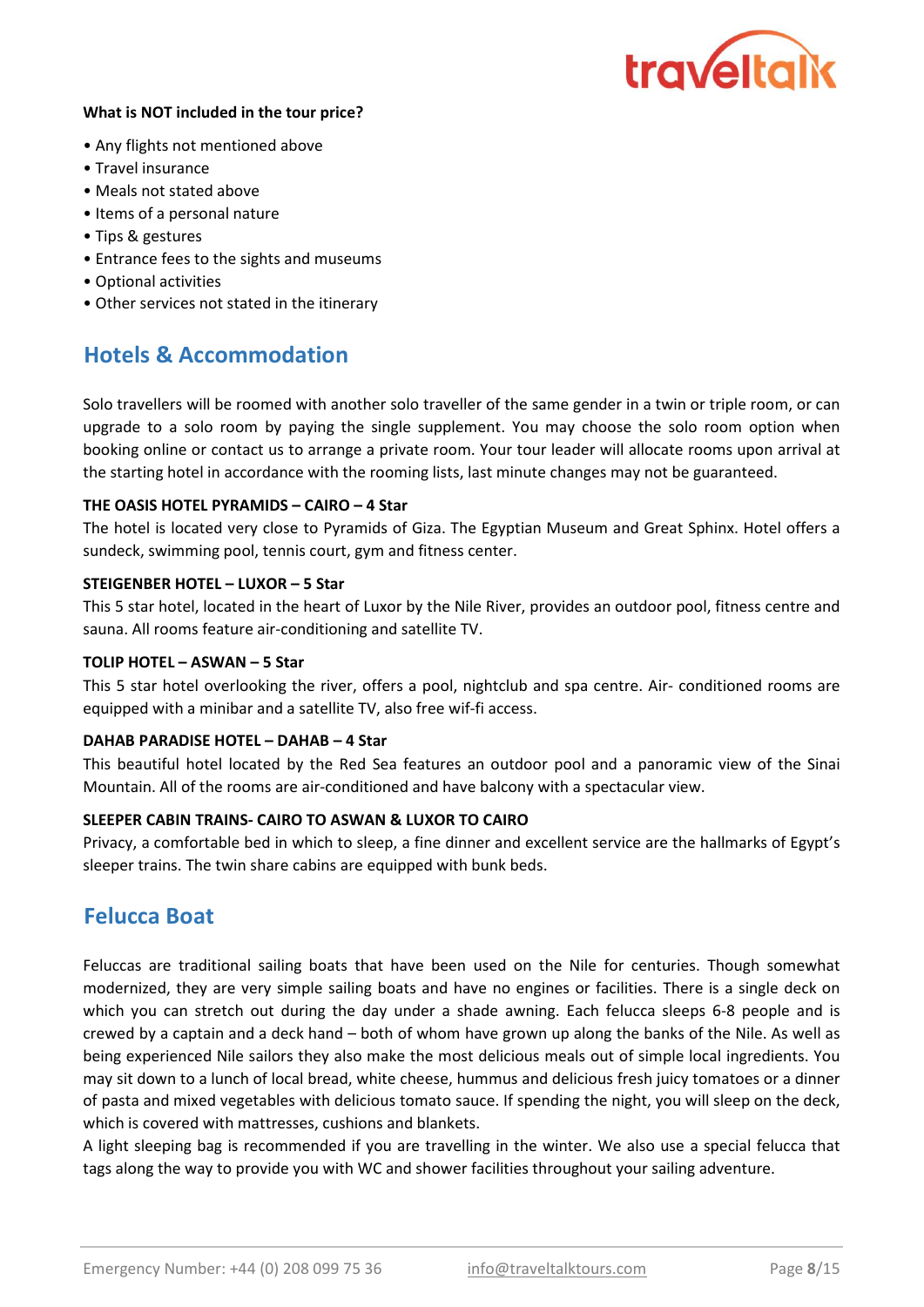

## **Distances**

Please find below the distances between the sights visited in Egypt and the approximate driving times. We will always strive to take a short break every few hours to enable passengers to stretch their legs, purchase snacks and use wash facilities during long drives.

Aswan – Abu Simbel: 309 kms - 3.5 hrs Luxor – Cairo: 735 kms - 9 hrs Cairo – Dahab : 550 kms - 6.5 hrs Cairo – Aswan : 982 kms - 12 hrs Aswan – Luxor: 247 kms - 3 hrs

# Budgeting

Please note that entrance fees to sights and optional activities are not included in the tour price. Optional activities are not operated by Travel Talk and may require a certain number of attendees to run. Your guide will be happy to inform you further about the available optional activities at the start of your tour. Optional activities are also listed under each day in your tour itinerary.

#### Entrance Fees

| Giza Pyramids/Sphinx     | <b>EGP 240</b> |  |
|--------------------------|----------------|--|
| Sakkara Pyramid          | <b>EGP 200</b> |  |
| Egyptian Museum          | <b>EGP 230</b> |  |
| Citadel of Saladin       | <b>EGP 200</b> |  |
| Philae Temple            | <b>EGP 225</b> |  |
| Edfu Temple              | <b>EGP 200</b> |  |
| Komombo Temple           | <b>EGP 160</b> |  |
| Luxor Temple             | <b>EGP 180</b> |  |
| <b>Hatshepsut Temple</b> | <b>EGP 165</b> |  |
| Valley Of The Kings      | <b>EGP 265</b> |  |
|                          |                |  |

#### TOTAL

**2045** EGP (approx. 120 USD)

#### Optional Activities

Please note that Optional Activities are not operated by Travel Talk.

| Hot-Air Ballooning       | 124 USD   |
|--------------------------|-----------|
| Abu Simbel               | 94 USD    |
| Nubian Dinner            | 26 USD    |
| <b>Group Dinner</b>      | 10-15 USD |
| <b>Mountain Dinner</b>   | 24 USD    |
| Snorkelling at Blue Hole | 34 USD    |
| <b>Quad Biking</b>       | 29 USD    |

#### Personal Spending

The currency of Egypt is the Egyptian Pound (EGP). Most majors cıtıes and towns in Egypt have ATMs and credit or debits cards are widely accepted in the tourist areas. If you plan to travel off the beaten track, be prepared to have cash for souqs, small meals and entrance fees. While every traveller's spending habits may differ slightly, we have estimated the average daily expenses to help with budgeting for your next trip. Here you'll find the average cost for a meal or drink and advice for best practice in tipping.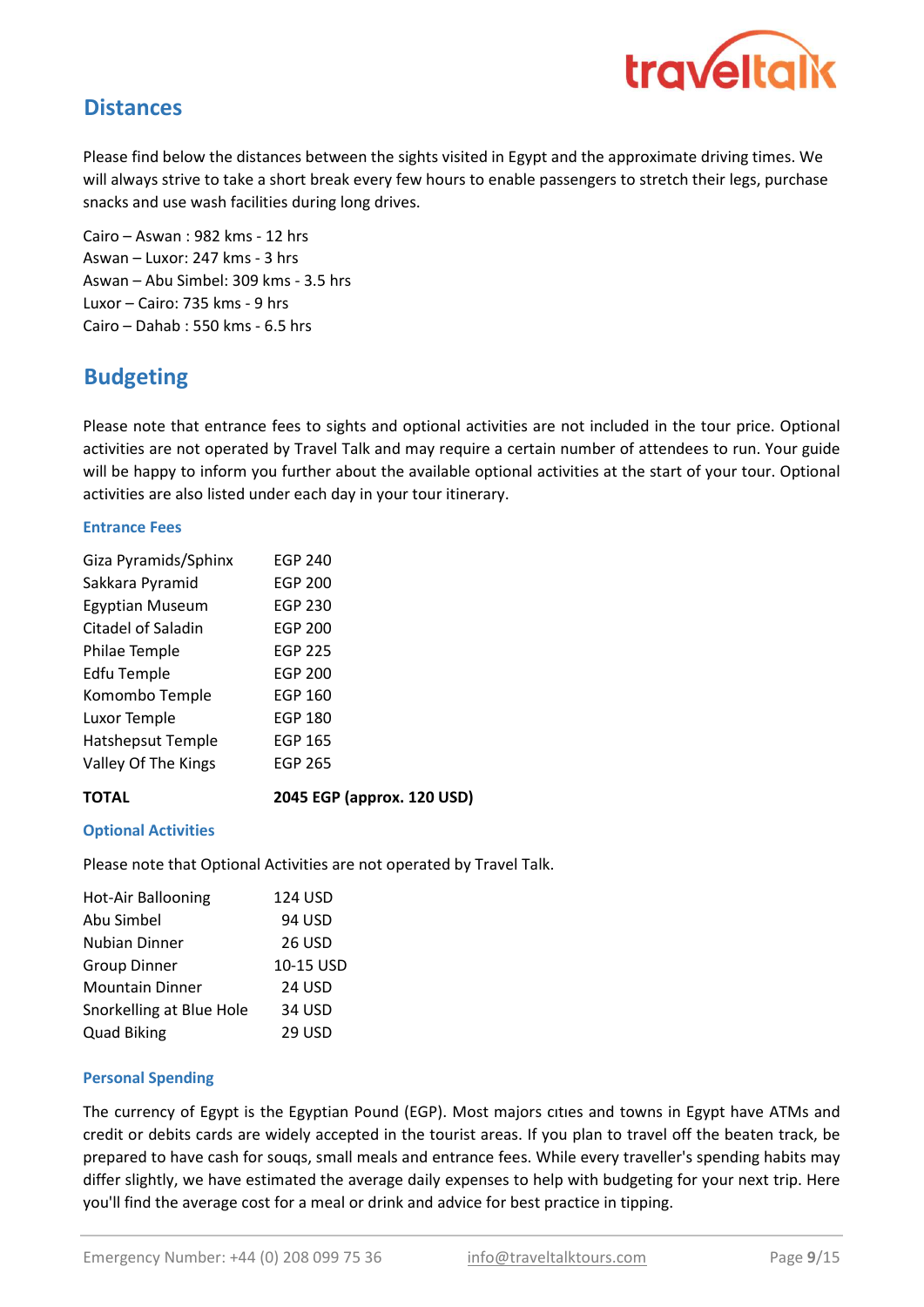

#### Meals

| Lunch at restaurant              | <b>US\$ 4-8</b>  |
|----------------------------------|------------------|
| Dinner at restaurant             | US\$ 10-15       |
| Shawarma (lamb pitta) at a stall | <b>USS 1-2</b>   |
| Zalabya - Egyptian Donut ball    | <b>US\$ 0.30</b> |

#### Drinks

| Bottle of water | US\$ 0.5   |
|-----------------|------------|
| Coffee          | US\$ 1.5-2 |
| Tea             | US\$ 1-2   |
| Bottle of beer  | US\$ 3-4   |

#### Tipping

Known as 'Baksheesh', tipping is a natural part of daily life and is considered part of the traditional payment structure for services in Egypt.

We recommend budgeting around 5-10 USD a day for tipping with estimation of a ~10% tip at restaurant, taxis and the rest.

Your Guide, Felucca Sail crew and Driver would also appreciate this kind of gratitude at the end of your tour or their service.

#### Shopping

Souqs, or local markets, along with larger bazaars are not only the perfect place to shop for souvenirs but also among the most remarkable attractions of Egypt.

The biggest and most famous soup is the 500-year-old Khan El Khalili Bazaar in Cairo. Quailty can vary quite significantly depending on how much you spend and where you shop, so feel free to always ask your expert guide for their advice while on tour.

Haggling and bargaining over prices in bazaars and souqs is a fundamental part of shopping in Egypt. The key is to start low and work your way up but always have a maximum value in mind.

#### Cartouche Jewellery

Cartouche, commonly known as hieroglyphics, are an ornate Egyptian scroll featuring engravings and inscriptions.

It is common to find gold and silver jewellers all over Egypt selling personalised Cartouche pendants. Silver jewellery featuring a cartouche pendant is a common souvenir across Egypt but to buy quality, we recommend purchasing silver that is stamped with '925' quality. Prices for quality Cartouche jewellery can range between 10 USD – 1,000 USD depending on the metals.

#### Muski Glassware

Since medieval times, Muski glass has been hand-blown to create incredible plates, vases, candleholders, glasses and more to fashion through the homes of local Egyptians.

This bubble-shot glassware comes in vibrant shades of blue, green and purple, and is known to be extremely fragile so pack with caution!

#### Perfume

Egypt is a major trading centre for the perfume industry, and you can't escape the country without visiting an essential-oil dealer to try a few for yourself! Got a favourite perfume that you would like to purchase on the cheap?

Local shops across Egypt will duplicate famous perfumes at a reasonable price. Lotus (sawsan) and Jasmine (full) are the most distinctively Egyptian scents, and you can expect to pay approximately 15-25 USD for a duplicate perfume.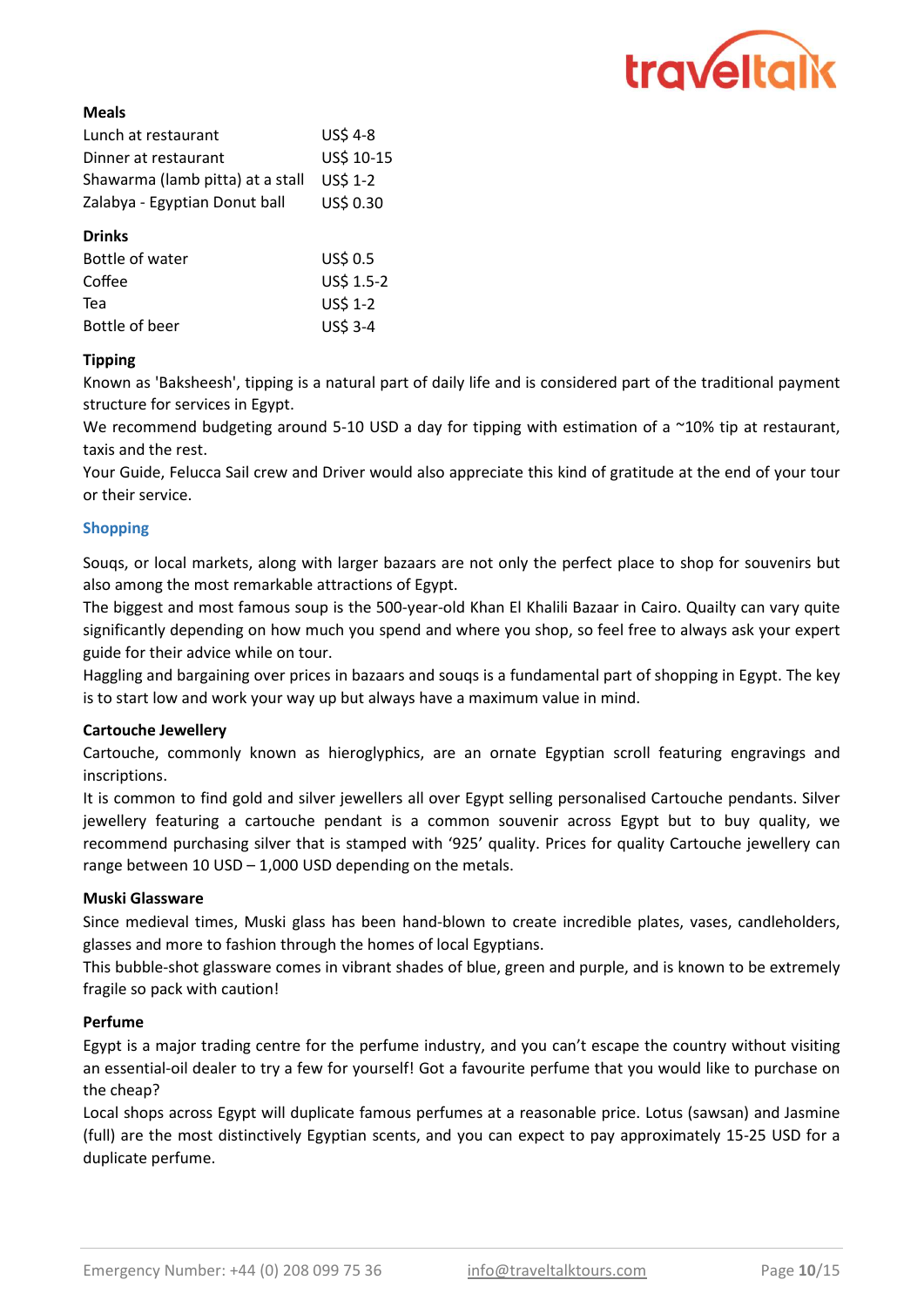

# Essential Information: Egypt

# Passport & Visas

Visas to enter Egypt are compulsory for all tourists. It is possible to obtain a tourist visa when you get to Cairo International Airport for most nationalities. However, we recommend applying for a Visa online two weeks prior to arrival in Egypt, via https://www.visa2egypt.gov.eg/eVisa

Please note passport holders from UK, USA, Australia, New Zealand, Canada, and the EU may purchase their visa stamp upon arrival, while South Africans must arrange their visa prior to arrival.

If you wish to get a visa on arrival, you can do so at approved bank kiosks within airport arrival halls, before reaching immigration counters. The visa fee is US\$25, payable in in GBP, USD or EUR. Visas granted on arrival are valid for a maximum of 30 days.

Passport validity entry requirements: Travellers entering Egypt must also carry a passport or travel document valid for at least 6 months from your arrival date.

This information is provided as a guidance, we strongly advise that you check with the consulate or embassy as this information can change. Please note, visa costs can change at any time and with little notice depending on the political climate of the region. It is your responsibility to make sure that all the required travel documents are ready when travelling.

## Travel Advice

https://www.gov.uk/foreign-travel-advice/egypt We are closely monitoring the latest travel updates to Egypt and follow the advice of the UK Foreign Office. For the latest travel advice from UK Foreign, Commonwealth & Development Office (FCDO), please visit:

We recommend all travellers to check their Government National Travel Advisory prior to their departure:

| Australia   | https://www.smartraveller.gov.au/ |
|-------------|-----------------------------------|
| Canada      | https://travel.gc.ca/             |
| New Zealand | https://www.safetravel.govt.nz/   |
| <b>USA</b>  | https://travel.state.gov/         |

## Travel Insurance

All passengers travelling with Travel Talk are required to have personal travel insurance before participating in any of our tours.

Your guide will collect your travel insurance details on the first day of your trip.

It is your responsibility to make sure you have an adequate and suitable travel insurance for you in place, you may read more at https://www.traveltalktours.com/travel-insurance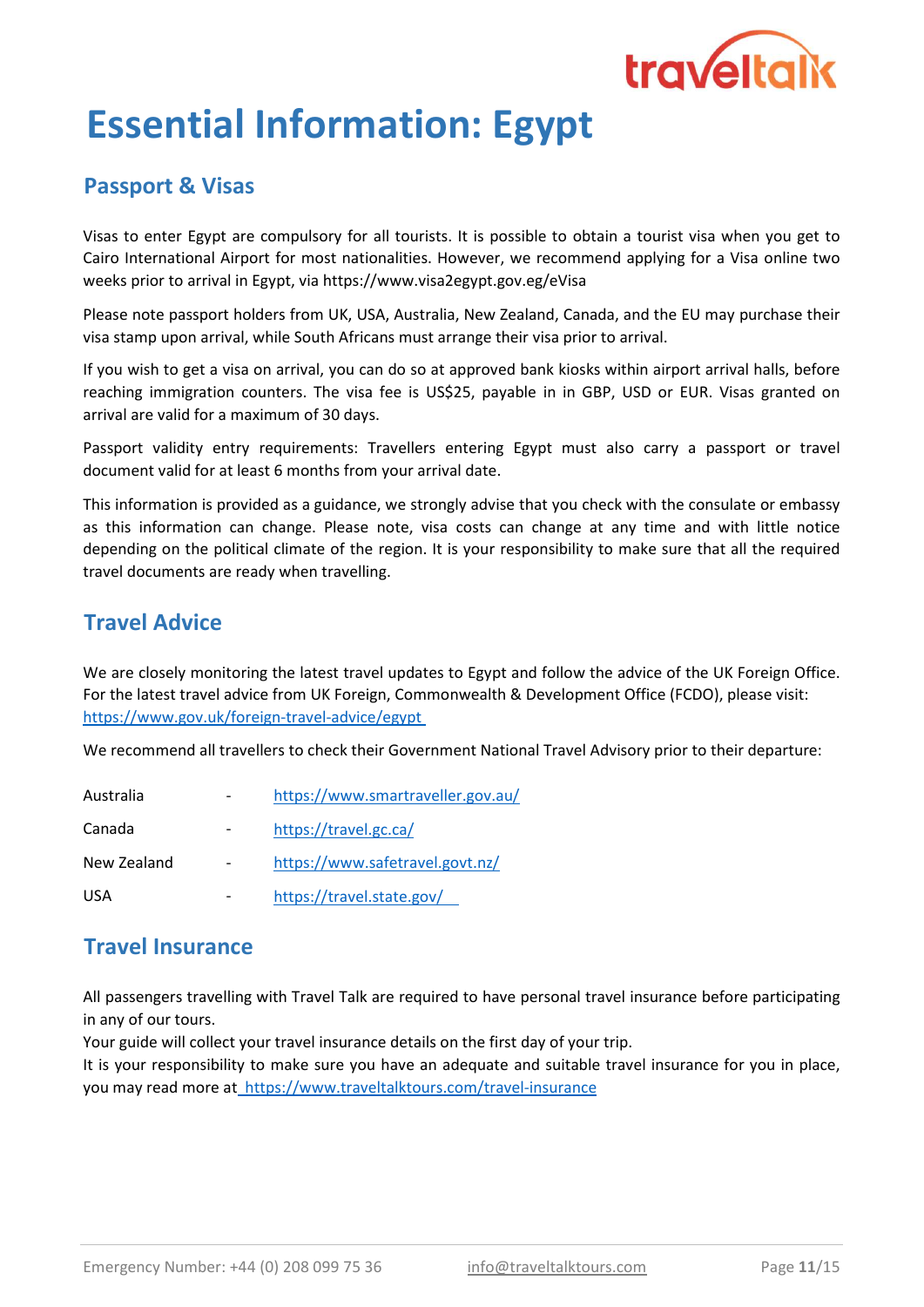

# Health & Safety

your wellbeing.You may find our Safe Travels Protocols at https://www.traveltalktours.com/safe-travels The health and safety of our passengers, staff and communities visited is of utmost priority. As we monitor and comply with the official advice from the UK Foreign Office, as well as World Health Organization and government authorities regularly, we have implemented several policies and precautions on our tours for



Travel Talk Adventures has received the Safe Travels stamp by the World Travel and Tourism Council (WTTC), which allows travellers to recognise companies around the world that have adopted health and hygiene global standardised protocols – so consumers can experience 'Safe Travels'.

Please make sure to regularly check your Government's travel advice before travelling and be well-informed of any requirements. Your tour guide will also notify you of the regulations and protocols to follow throughout your trip with us.

Please note that if any traveller is unable to complete the itinerary or possess a potential risk to themselves and/or the rest of the group, we reserve the right to remove them from all or part of a trip.

Please consult with your doctor for the latest medical travel information and any vaccinations you may need. We recommend that you bring any personal medical requirements and medications with you as these may be difficult to obtain while on tour.

## **Weather**

Egypt is a year-round destination with sunny days, warm climate and very little rain. The summer months, from June to August, can be particularly hot, especially towards the south of the country in Luxor and Aswan where temperatures can hit 40 degrees Celsius. If you are visiting Egypt during this time, take plenty of sunscreen and hydrate regularly throughout the day. The best time to visit Egypt, and also traditionally the busiest season, is from October to late March. During these months, the days are usually bright and sunny. If you are travelling during these winter months and plan to trek in the Sinai or cruise on the Nile river, you should expect temperatures to fall considerably overnight, especially near Mt. Sinai – Come prepared with some extra layers to rug up overnight. Spring and Autumn are only short seasons and during the 50 days (Khamaseen) between the end of March and mid-May, dust storms can occur sporadically.

|               |             | Cairo | Luxor       |     | Aswan       |     | Dahab       |     |
|---------------|-------------|-------|-------------|-----|-------------|-----|-------------|-----|
| <b>Months</b> | $C^{\circ}$ | F     | $C^{\circ}$ | F   | $C^{\circ}$ | F   | $C^{\circ}$ | F   |
| January       | 18          | 65    | 21          | 70  | 21          | 70  | 22          | 72  |
| February      | 20          | 68    | 23          | 74  | 23          | 74  | 23          | 73  |
| March         | 22          | 73    | 28          | 83  | 27          | 82  | 26          | 78  |
| April         | 27          | 82    | 33          | 93  | 33          | 92  | 30          | 86  |
| May           | 31          | 89    | 37          | 100 | 37          | 99  | 34          | 94  |
| June          | 33          | 93    | 40          | 104 | 39          | 103 | 38          | 100 |
| July          | 33          | 93    | 40          | 104 | 39          | 103 | 38          | 100 |
| August        | 33          | 92    | 38          | 102 | 38          | 102 | 38          | 101 |
| September     | 32          | 90    | 37          | 99  | 37          | 99  | 36          | 96  |
| October       | 29          | 85    | 33          | 93  | 33          | 93  | 32          | 89  |
| November      | 23          | 75    | 27          | 81  | 26          | 80  | 28          | 81  |
| December      | 19          | 67    | 22          | 73  | 22          | 72  | 24          | 74  |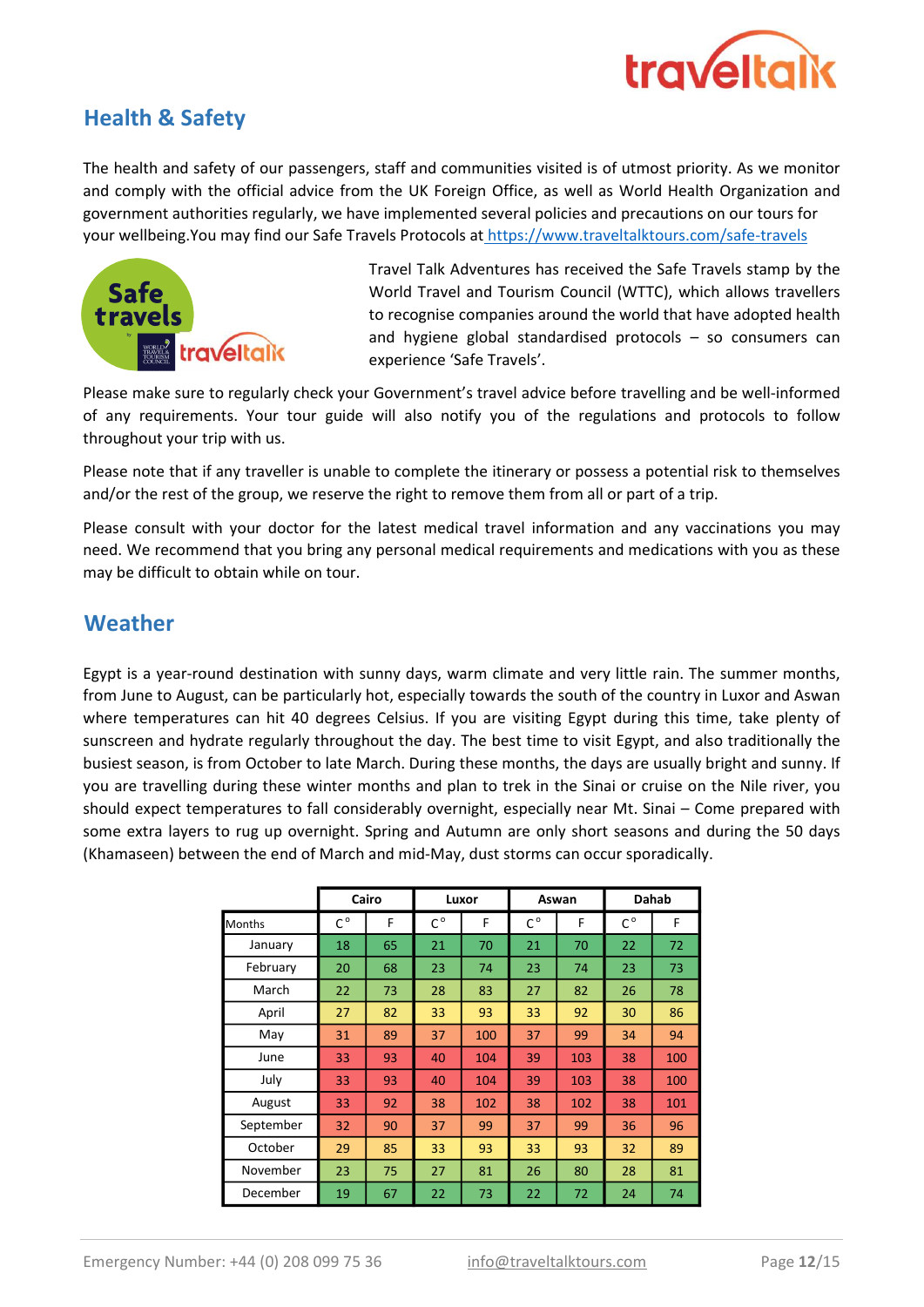

## Money Matters

The local currency of Egypt is the Egyptian Pound (EGP).

Major credit and debit cards are widely accepted in major cities and tourist sites across Egypt. However, if you're travelling off the beaten track, come prepared with a small stash of cash on hand inexpensive purchases at local markets, souqs, entrance fees or small meals. ATMs can be easily found in many places across the cities, however, are not as common in rural areas. We recommend you do not exchange bulk sums of money at the airport, as the exchange rates are usually more favourable in the major cities. Your tour leader will be happy to help if you need any assistance.

Please remember that everyone has different spending habits, some prefer to spend more on souvenirs, some on experiences and others on a night out! Make sure to budget your trip to your spending habits for shopping, drinking, and tipping.

Known as 'Baksheesh', tipping is a natural part of daily life and is considered part of the traditional payment structure for services in Egypt. We recommend tipping ~10% of the total bill when dining in a restaurant, if a service fee has not already been applied. You can round up the taxi fare for convenience and tip good service around the country by carrying some loose change. Your tour leader, driver and felucca crew would also appreciate this kind of traditional gratitude at the end of your tour.

It is common for group members to contribute to a "Tipping Kitty" to minimise worries regarding tipping, such that the guide may collect tips at the start of the tour for the whole group in order to avoid the hassle while adventuring throughout Egypt. "Tipping Kitty" is voluntary and does not cover tips for the tour leader or driver. We recommend to budget 5-10 USD per person per day for tipping in Egypt.

# Eating & Drinking

Egyptian food combines elements of Mediterranean, Middle-Eastern and French cuisines. Egypt's staples are bread and beans. Eating and drinking in Egypt will introduce travellers to the native foods of the country, many of which are already commonplace in Western countries – including pita bread, falafel, and hummus. We strongly recommend not to drink tap water in Egypt and to exercise caution if buying refreshments in markets and bazaars due to the uncertainty regarding the quality of water used. Bottled water and soft drinks are inexpensive and readily available across the country.

Egyptian eating habits differ from the norm with restaurants normally serving lunch between 13:00-16:00 and dinner between 20:00-24:00. Searching for unique and authentic dishes can often be overwhelming if you're not a local, so here's a few must-try dishes to get you started in Egypt.

Fuul: Commonly known as fava beans, Fuul is quite cheap and can be prepared in several ways including boiled or mashed with tomatoes, onions, and spices. Often served as part of a larger mezze with babaganoush, hummus and labne – this dish has a long history and was said to have been invented over

Ta'meya: Commonly known as Falafel, Taamiya is deep-fried patties of spiced green beans are crunch on the outside, soft on the inside and considered a Middle Eastern staple! Usually served in pitta bread with salads, pickles, and tahina sauce, Taamiya can be purchased at street stalls for quick, cheap meals.

Koshary: Koshary is considered one of Egypt's most well-known dishes, consisting of pasta, rice, lentils, fried onions, beans, garlic, vinegar, chillies and smothered in tomato paste. That mix may sound strange, but it is worth a try! The dish is sold at hole-in-the-wall eateries and street carts.

Hamam Mahshi: A North African acclaimed delicacy, Hamam - roasted pigeon stuffed with cracked wheat and rice – can be found on the menu of most traditional Egyptian restaurants.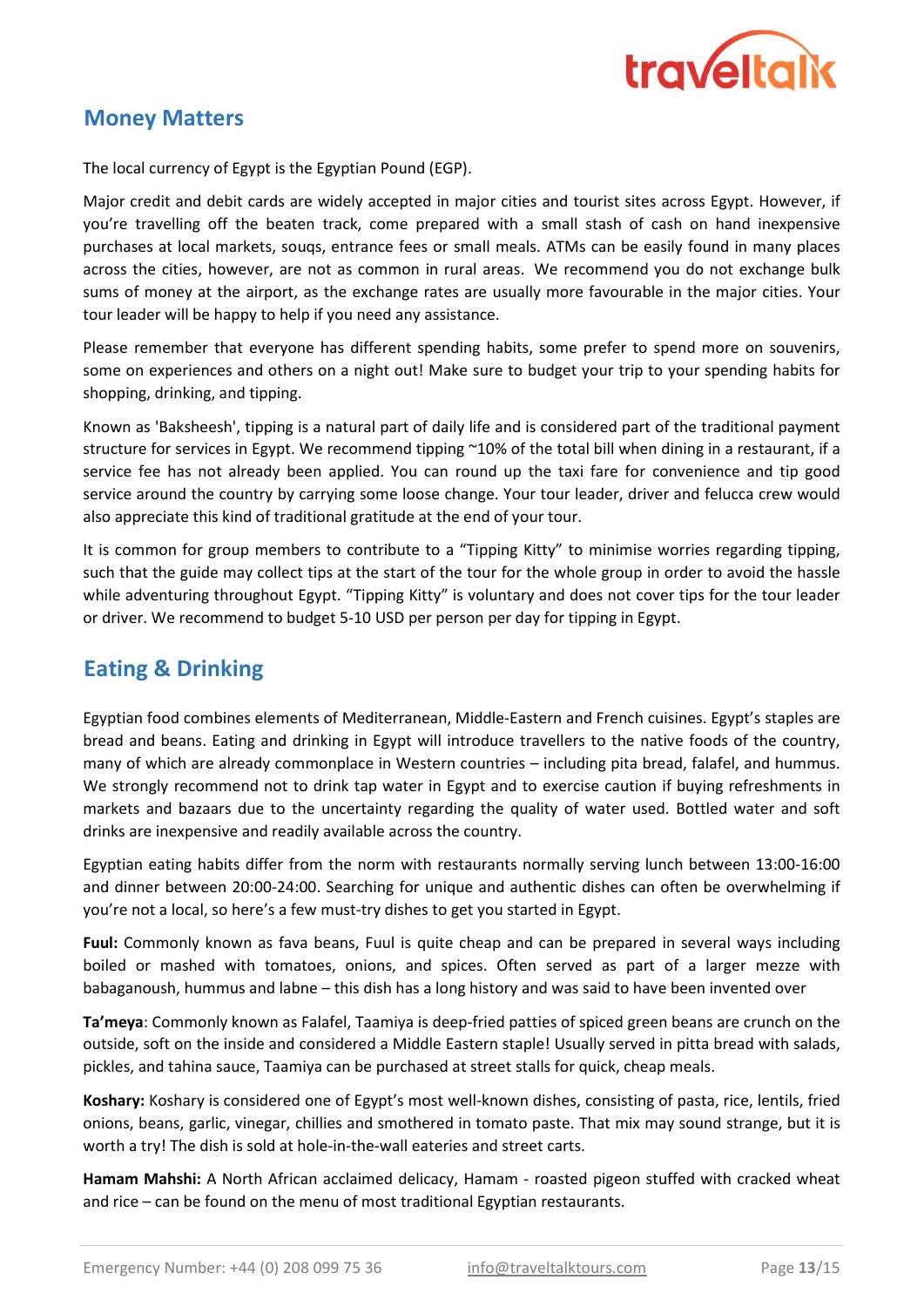

Shawarma: A popular street food, similar to the famed Greek gyros, with an Egyptian twist. Shawarma is made up of a choice of either chicken or beef marinated with Middle Eastern spices and cooked on a spit. The shaven meat is served in a wrap with tahini.

As a predominantly Muslim country, Egypt give alcohol a low profile. Most of the hotels serve alcoholic drinks, but during Ramadan some hotels may close their bars. Public drunkenness is not widely accepted however alcohol can be obtained in most places and local beers 'Luxor' and 'Stella' are worth a try! Egypt's national beverage is tea (shai) while every main street is teeming with stand-up juice stands offering freshly squeezed banana, guava or mango juice.

### Internet Access

Internet access has become increasingly common in hotels, cafes and restaurants in large Egyptian cities, however the quality of connection differs. Many internet cafes can be found in the cities as well. Make sure to enable data roaming on your mobile if you wish to use 3G/4G abroad, although the connection may be unreliable in smaller towns and rural areas. Purchasing an Egyptian SIM card for the duration of your tour may be a cost-effective option. Your guide will be happy to advise on this.

# Essentials to Bring

- \* https://www.traveltalktours.com/safe-travels Face mask/cover and hand sanitiser enough for your personal use throughout the trip – See more at
- \* Travel Documents: Passport, Visa (if required), flight or transport ticket (and photocopies)
- \* Travel Talk Tour Voucher (printed or digital)
- \* Travel Insurance Policy (and photocopy)
- \* Personal medical kit and medicine
- \* Money (cash, credit card, travellers' cheques)
- \* Power Adapter
- \* Reusable water bottle
- \* Ear plugs and eye mask
- \* Sun protection – hat, sunglasses, sunscreen
- \* Comfortable, closed walking shoes
- \* Wind/water proof jacket
- \* Warm clothes, hat, and gloves for cold weather
- \* Sandals, swimwear, shorts for warm weather

# **Culture and Traditions**

Egypt's culture is a fusion of both ancient and modern, bound by a strong sense of community across the country. Egyptian traditions and culture stand amongst the oldest civilisations', and can be seen through impressive sites, architecture, and artwork. Home to breath-taking monuments such as the world-famous Pyramids of Giza and Abu Simbel, the unparalleled history accumulated over millennia around the Nile is unique. Throughout Egypt, family remains the most important link in the social chain, particularly among the Bedouin of the deserts. Tourism plays a crucial role in the country and Egyptians are friendly, open to other cultures and known for showing good hospitality towards tourists. Egyptians see their country as the gateway between Western society and the rest of the Arabian world. This mixing is most apparent in major cities such as Alexandria and Cairo where international franchises and traditional eateries stand side by side in a fusion of old and new.